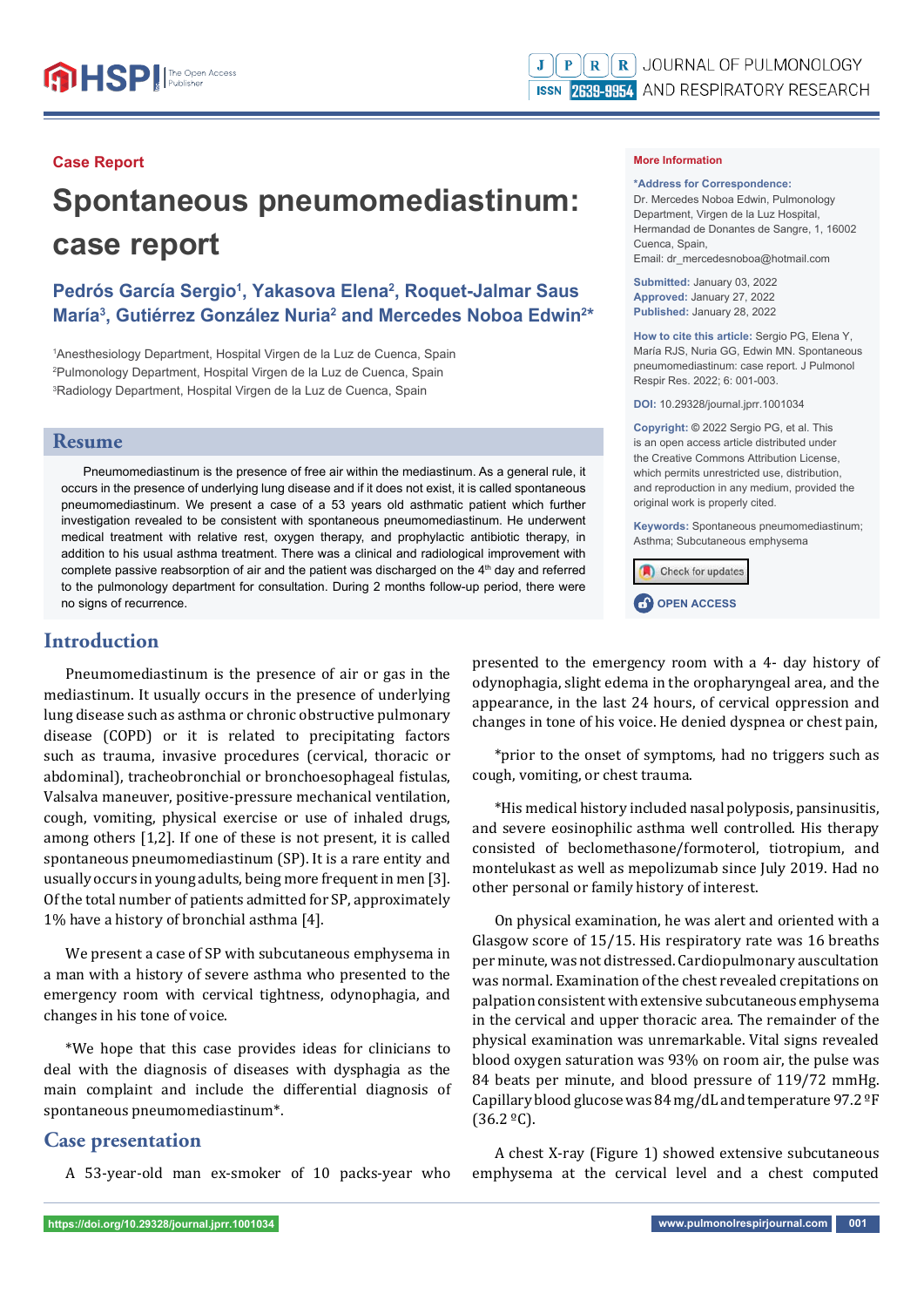tomography (CT) was requested, confirming the presence of pneumomediastinum and subcutaneous emphysema without finding any apparent valuable etiology also without evidence of free fluid and alterations at tracheal or esophageal level (Figure 2). Laboratory workup only revealed the presence of 14.300/mmc leukocytes with normal leukocyte formula and C-reactive protein 1.8 mg/L. The diagnosis of SP was established, during his hospitalization the patient received treatment with relative rest, oxygen therapy, and prophylactic antibiotic therapy, in addition to his usual treatment for bronchial asthma, presenting a favorable clinical and radiological evolution.

He was discharged on the 4<sup>th</sup> day and a scheduled revision was proposed at 2 weeks and at the second month in the pneumology consultation. During the follow-up, there were no data on the recurrence of pneumomediastinum, and from the



**Figure 1:** Cervical radiography lateral projection: subcutaneous emphysema that ascends to the cervical region.



**Figure 2:** Computed tomography. A: axial slice in lung window, shows air in the middle mediastinum surrounding main bronchi, esophagus, and hemiacigus vein. B: coronal slice in lung window, where pneumomediastinum is observed without pneumothorax. Emphysema of the soft tissues of the upper mediastinum and neck with aerial dissection of the muscular and vascular structures (C and D).

point of view of bronchial asthma, it remained well controlled with its usual treatment without requiring modifications of it.

### **Discussion**

Spontaneous pneumomediastinum is a rare entity that usually occurs in young adults, with a male/female ratio of 8:13, and is usually associated with a pre-existing respiratory disease such as asthma or COPD. Our case shares several of these aspects, however, the age of presentation of our patient exceeds 50 years, an unusual fact in the cases published to date in the literature, where the age generally ranges from 18 to 30 years [5].

In the publication of Alemu, et al. a bibliographic search was made for patients with spontaneous pneumomediastinum, finding a total of 339 cases published. As of 1960, there were only 4 (1.2%) cases reported and by 2000 the number published in the literature reached 76 (22.4%). Since then, 259 (76.4%) cases have been published. Most reports came from Asia (176 [51.9%]) followed by the United States of America (95 [28%]), Europe (53 [15.6%]), Canada (6 [1.8%]), South America (4 [1.2%]), Africa (3 [0.88%]) and Australia (2 [0.5%]) [3]. More than 80% of cases are concentrated in Asia, the United States, and Canada, with only 54 cases reported to date across Europe, including ours.

Physiopathologically, the trigger factor in spontaneous pneumomediastinum is the rupture of the terminal alveoli due to an increase in intra-alveolar pressure and, consequently, to air leakage in the pulmonary interstitium and from there to the pulmonary helium and the mediastinum. Air in the mediastinum can pass through the fascia and spread to subcutaneous tissue in the chest and cervical region, retropharyngeal space, peritoneum, retroperitoneum, and pericardium. This mechanism was described and demonstrated by Macklin in 1944 [6,7].

The most common form of presentation of spontaneous pneumomediastinum is chest pain and dyspnea. Other symptoms are cough, nasal voice, cervical pain, dysphonia, swelling, and dysphagia. A large series of cases published by Campillo, et al. reported 36 patients in whom chest pain and dyspnea were the most frequent presenting symptoms [8].

More than half of the cases (21) had lung diseases among their history, with asthma and COPD being the most common pathologies with 14 and 7 cases, respectively. Although the association between spontaneous pneumomediastinum and asthma is very frequent, its appearance is independent of the degree of control of this lung disease. In our case, the patient was in optimal control of his respiratory pathology.

With regards to physical examination, the most notable finding is the presence of subcutaneous emphysema, which is usually distributed from the shoulders to the neck. Some authors describe subcutaneous emphysema as a benign